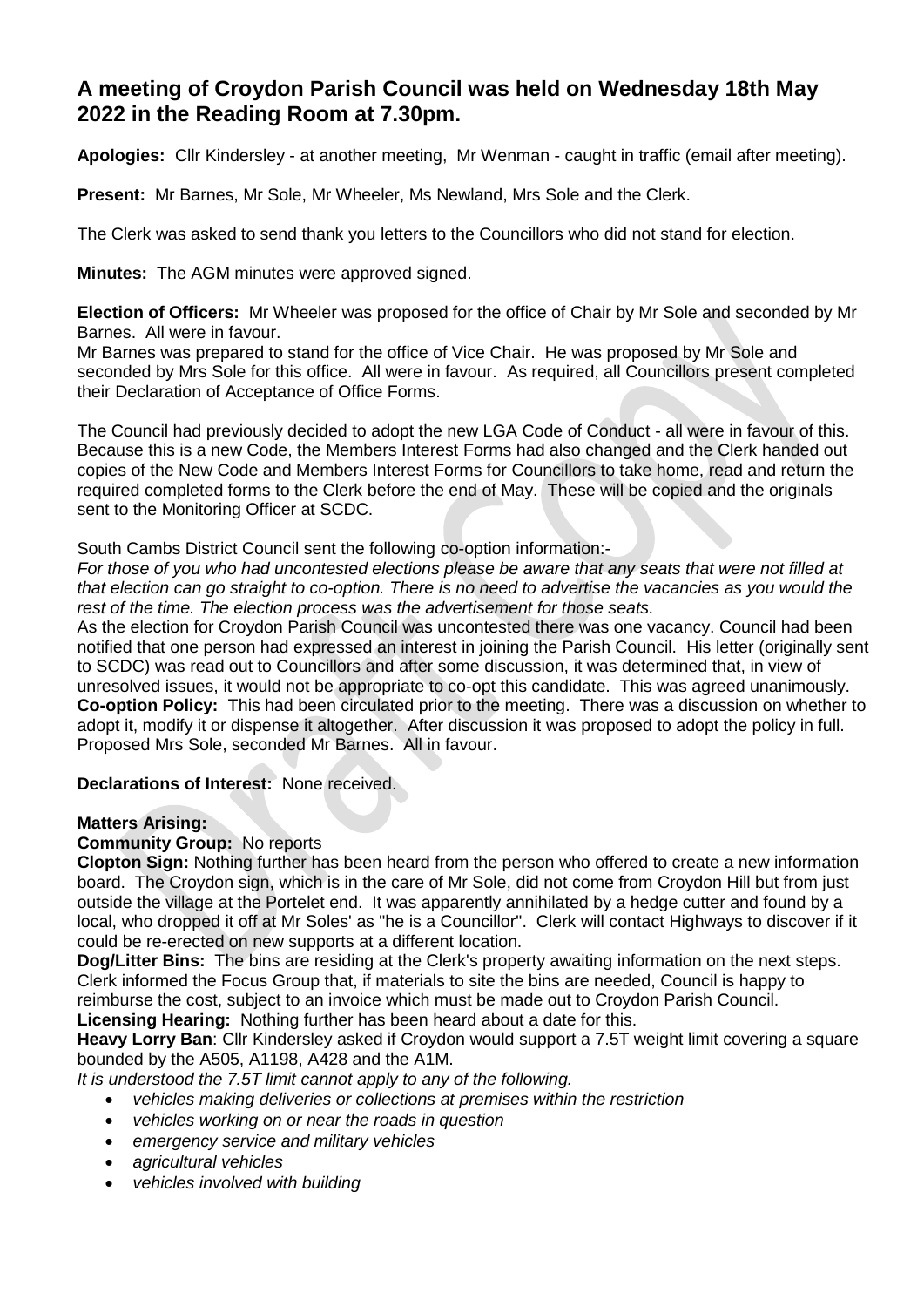*buses, coaches and other public service vehicles*

*Such a limit is intended to be aimed only at vehicles trying to take a short cut through the area. Once satnavs are updated they would need to do this against the advice of such a satnav.*

Councillors discussed this at length and could not see any benefit to Croydon, as nearly every vehicle coming through the village is in the permitted category.

Clerk will inform Cllr Kindersley of this decision.

**Car Show Toilets:** There was a problem with the approved Company's quotation for the portable toilets. They do not deliver to Croydon in Cambs! They did recommend a company more local to Croydon and their quotation was better. All Councillors were in favour of this company being used.

**Litter Pick signs:** The Clerk had managed to find a company that has litter pick signs from stock. There is a budget for Community Group use, and this covered the cost, so Clerk will make enquiries from the company to check the cost and place the order. Councillors felt that as this is a safety issue then the signs are extremely necessary.

**Reading Room Bookings:** The outgoing Chair had informed Community Groups that the Council would fund their Reading Room bookings. It is up to the Groups to keep their dates/times of use of the Room, and inform the Clerk bi-annually of the cost, so that payment to the Room can be arranged.

**Planning Committee Representation:** The current complicated retrospective application may go to Planning Committee, but it is by no means certain that this will happen. An offer from an experienced professional to advise on how to proceed at the Committee has been made. Councillors discussed this and decided it would be prudent to take up this offer. Proposed - Mr Sole, seconded - Ms Newland. All in favour. The Chairman asked the Clerk to send her paperwork to the contact, with an offer of a gratuity, if needed.

#### **Correspondence:**

**Electoral Register:** Notifications were circulated for Councillors' attention, and the Clerk will update the Electoral Register.

**SCDC Procurement - Small Works Framework Contract:** SCDC has set up a register of recommended tradespeople for small construction works. Their details are available on the website. As Croydon PC does not own any land, it is unlikely that this will be needed.

**Virtual Roundtable with the Police and Crime Commissioner:** Councillors have the relevant information - the roundtable for this area is on Monday 13th June from 6-7.30pm.

#### **Circulated to Councillors:**

CCC Transport Strategy Henry Morris Conference Anthony Brown - May news April 2022 Cambridgeshire Matters newsletter Mental Health Week - loneliness Foster Carers needed East West Rail update

**Subsequent receipts:** Were circulated to Councillors.

New Luton Flight paths

Highway Events -Tour of Cambridge 11 - 12 June

 Midsummer Fair 19 June Cambridge Big Weekend 1 - 3 July

Race for Life 3 July

Cambridge to Cambourne Active Transport Project - Public Consultation May 16 - July 11

Discussion from the preceding ensued:-

**Mental Health Week - Loneliness**: Some ladies in the village are talking about organising a monthly, or fortnightly if successful, coffee morning where people who might otherwise not join in can socialise with others.

**New Luton Flight Paths:** Apparently the village is experiencing far more disruption than the publicity led residents to believe. Other villages are trying to organise protest groups. It was agreed to add this to the next agenda for further discussion and possible action.